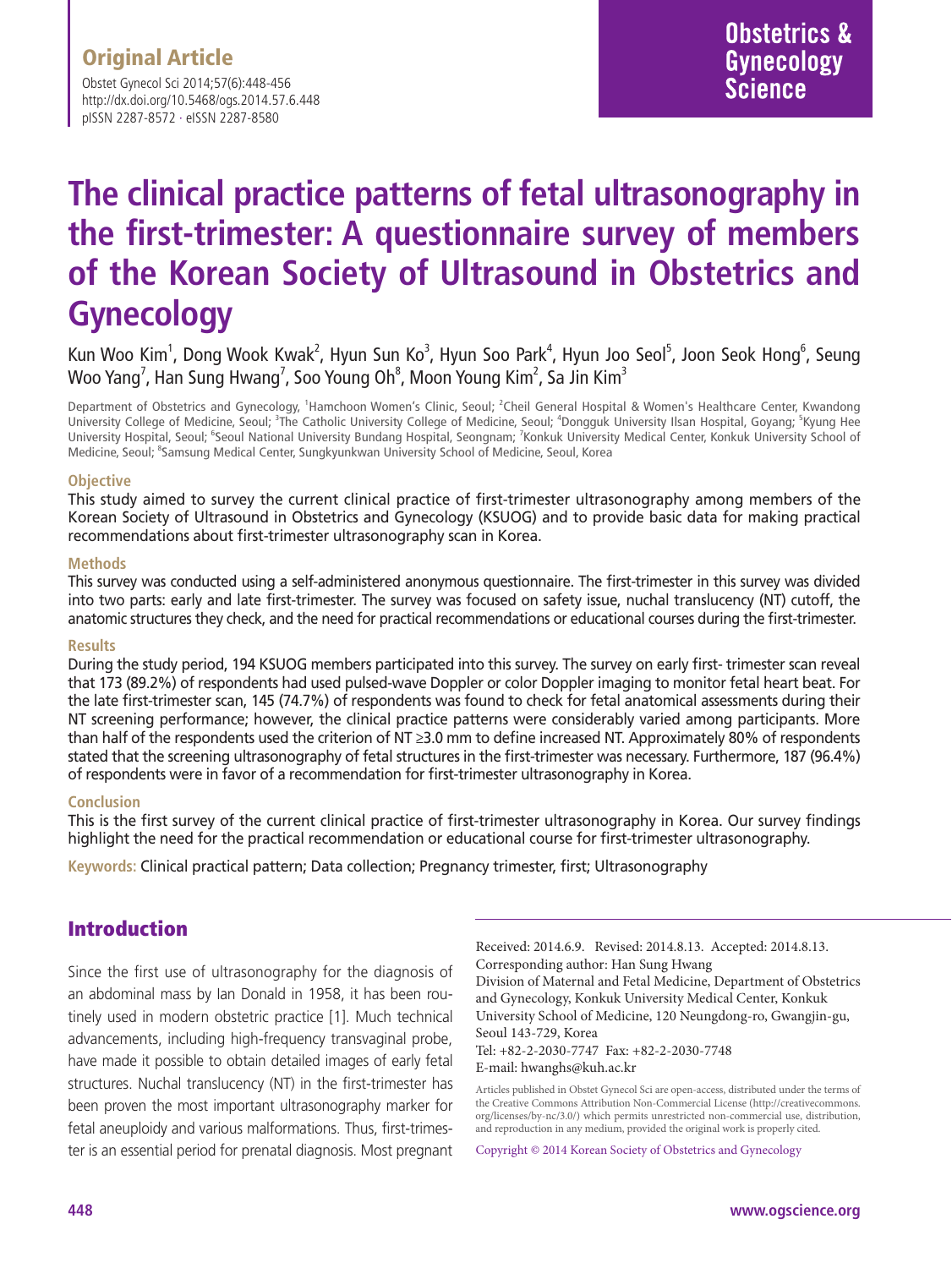women want to know whether their baby is healthy as early as possible [2].

The advantages of first trimester anomaly scanning are earlier reassurance and easier termination [3-5]. Disadvantages are need for experienced sonographers, additional cost, and some late developmental structures which cannot be detected during the late first trimester [6-8]. Although the second trimester ultrasonography scan is still a gold-standard method for fetal anatomic evaluation, detailed and systematic examination in the late first trimester can detect almost half of major fetal anomalies [9]. In 2013, the International Society of Ultrasound in Obstetrics and Gynecology guidelines for firsttrimester fetal ultrasonography were published to provide instructions for healthcare practitioners performing routine or indicated first-trimester fetal ultrasonography [10]. According to these guidelines, first-trimester ultrasonography is performed to determine the followings: 1) accurate gestational age, 2) the number of fetuses, 3) chorionicity and amnionicity in a multiple pregnancy, 4) NT thickness when possible, and 5) fetal structural abnormalities at the end of the first-trimester. However, no recommendations or guidelines for first-trimester ultrasonography are optimal for use in Korea. Therefore, we conducted an organizational survey regarding first-trimester ultrasonography among members of the Korean Society of Ultrasound in Obstetrics and Gynecology (KSUOG) via an internet-based self-reporting questionnaire. The survey was focused on safety issue, NT cutoff, the anatomic structures they check, and the need for practical recommendations or educational courses during the first-trimester.

This study aimed to survey the current clinical practice of first-trimester ultrasonography among members of the KS-UOG and to provide baseline data for making recommendations regarding first-trimester ultrasonography in Korea.

### Materials and methods

#### 1. Data collection and analysis

From February 24 to March 14 2014, KSUOG members were assessed using a self-administered anonymous questionnaire survey. This survey was supervised by a KSUOG-affiliated ultrasonography research group. The survey data were collected via an online system using a Google Drive form. The questionnaire (in Korean) can be viewed at the following website: https:// [docs.google.com/forms/d/1knPWgHXN6FD1Y5PekH7RyQV](http://docs.google.com/forms/d/1knPWgHXN6FD1Y5PekH7RyQV%20I2K2GdtZ3whliI5T-Pgs/viewform)  [I2K2GdtZ3whliI5T-Pgs/viewform.](http://docs.google.com/forms/d/1knPWgHXN6FD1Y5PekH7RyQV%20I2K2GdtZ3whliI5T-Pgs/viewform) The survey was developed

in coordination with the authors in this study. The survey was divided into two parts: early first-trimester (presence of a gestational sac to 10+6 weeks' gestation) and late first-trimester (11+0 weeks' gestation to 13+6 weeks' gestation). Data were analyzed using SPSS ver. 18.0 (SPSS Inc., Chicago, IL, USA). Descriptive and frequency data were computed for primary analysis.

#### 2. Participant characteristics

We obtained the demographic and clinical characteristics of the KSUOG members (age, sex, years of experience in obstetrics, and whether the member performed delivery) and their institutional background (clinic at which deliveries were performed or not, and general or university hospital). We also investigated the institutional practice of performing first-trimester ultrasonography (number of procedures, and the person who performed ultrasonography).

#### 3. Outcome variables

Responses to multiple-choice or yes/no questions were obtained by clicking the appropriate button. The respondents were asked to indicate the parameters examined for in the early first-trimester from a checklist that included the following: fetal viability; exact gestational age; size and location of gestational sac; fetal heart beat (FHB); method used to for confirm FHB (visual, M-mode, power Doppler, color Doppler, etc.); size and shape of yolk sac; number of fetuses; chorionicity and amnionicity for multiple gestations; abnormalities of the uterus and ovary; and use of three-dimensional ultrasonography.

Next, from a second checklist that included items to determine the clinical practice pattern, they were asked to indicate the procedures performed in late first-trimester: basic examination (crown-rump length [CRL], FHB, abnormalities of the uterus and ovary); basic examination  $+$  NT measurement; a basic examination  $+$  NT measurement  $+$  nasal bone (NB) measurement; basic examination + NT measurement + NB measurement + examination for other structural deformities; basic examination  $+$  NT measurement  $+$  examination for other structural deformities; and other methods of examination. The checklist for the first trimester included the following: NT screening; measurement between 11+0 and 13+6 weeks' gestation; measurement from 45 to 84 mm of the CRL; the fetus occupying >75% of the image; mid-sagittal plane, including echogenic tip, palate, and diencephalon; neutral position of the fetus; discrimination of fetal skin and amnion; measure-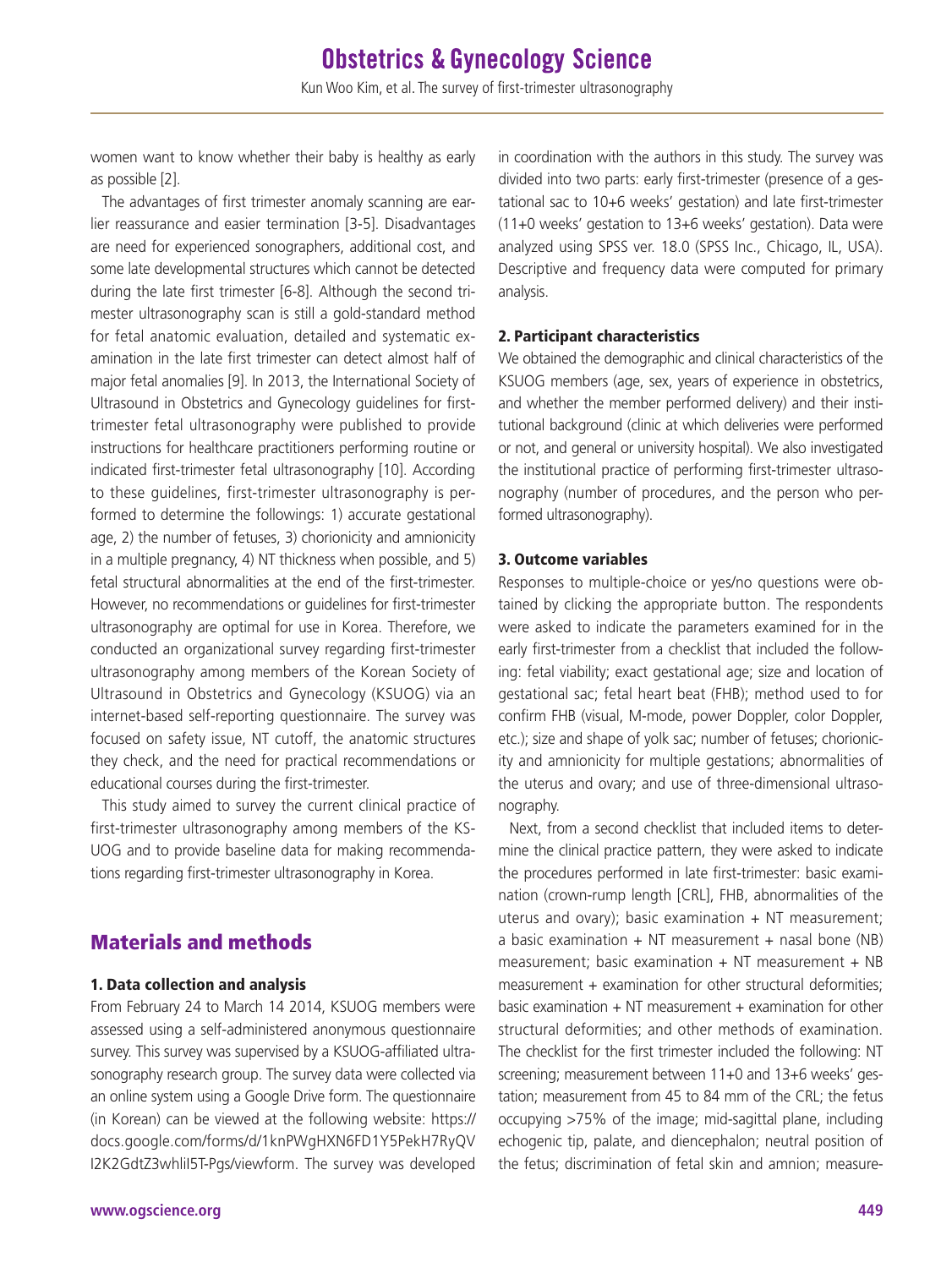Vol. 57, No. 6, 2014

ment at the widest space of the NT; and use of calipers on the inner borders of the nuchal space. Other questions on NT measurement included those on the number of repeat measurements (one, two, three, or more) and the indications for repeat NT measurement (≥2.5 mm, ≥3.0 mm, or ≥95th percentile according to gestational age). The adequate timing of ultrasonography for fetal anatomy assessment and appropriate methods for the late first-trimester screening were surveyed. Respondents were asked to indicate which of the following they had checked/performed during late first-trimester: NT; NB; head (head shape, cranial ossification, midline falx, and choroid plexus); face (orbit and profile); neck; thorax; heart (heart activity, size, cardiac axis, and four-chamber view); abdomen (stomach, bowel, kidneys, urinary bladder, cord insertion/ abdominal wall, and cord vessels); spine; limb (including hand and foot); sex; three-dimensional ultrasonography; and Doppler ultrasonography (including cord vessel or uterine artery).

Finally, the respondents were asked whether they considered

late first-trimester screening ultrasonography necessary for detecting fetal structural abnormalities, and what they think the reasons for considering it unnecessary and not performing late first-trimester ultrasonography. The respondents were asked whether they would consider a recommendation made by the KSUOG for first-trimester ultrasonography, and whether they have a willingness to participate in an educational course on firsttrimester ultrasonography if it would conducted by the KSUOG.

### **Results**

#### 1. Characteristics of the clinicians and institutional background information

During the study period, 194 KSUOG members participated into this survey. Table 1 shows the individual characteristics and institutional background information. The mean age of the respondents was 41.2 years. Of the respondents, 84%

|                                                       |                                                      | $n$ (%)    |
|-------------------------------------------------------|------------------------------------------------------|------------|
| Gender                                                | Male                                                 | 77 (39.7)  |
| Age (yr)                                              | $30 - 39$                                            | 90 (46.4)  |
|                                                       | $40 - 49$                                            | 78 (40.2)  |
|                                                       | $50 - 59$                                            | 20(10.3)   |
|                                                       | $\geq 60$                                            | 6(3.1)     |
| Type of institution                                   | OB/GYN clinic without delivery                       | 24 (12.4)  |
|                                                       | OB/GYN clinic with delivery                          | 32 (16.5)  |
|                                                       | OB/GYN hospital                                      | 44 (22.7)  |
|                                                       | OB/GYN department at general hospital                | 23 (11.9)  |
|                                                       | OB/GYN department at university hospital             | 71 (36.5)  |
| No. of ultrasonograhy                                 |                                                      | 2(1.0)     |
|                                                       | $\overline{2}$                                       | 31 (16.0)  |
|                                                       | 3                                                    | 113 (58.2) |
|                                                       | $\overline{4}$                                       | 42 (21.6)  |
|                                                       | $\geq 5$                                             | 6(3.1)     |
| Person who actually practice the ultrasonography scan | Obstetrician alone                                   | 97 (50.0)  |
|                                                       | Obstetrician + ultrasonography technician            | 39 (20.1)  |
|                                                       | Ultrasonography technician alone                     | 17(8.8)    |
|                                                       | Obstetrician + resident + ultrasonography technician | 13(6.7)    |
|                                                       | Obstetrician + resident                              | 8(4.1)     |
|                                                       | Obstetrician + radiologist                           | 6(3.1)     |
|                                                       | Resident alone                                       | 6(3.1)     |
|                                                       | Other                                                | 8(4.1)     |

OB/GYN, obstetrics and gynecology.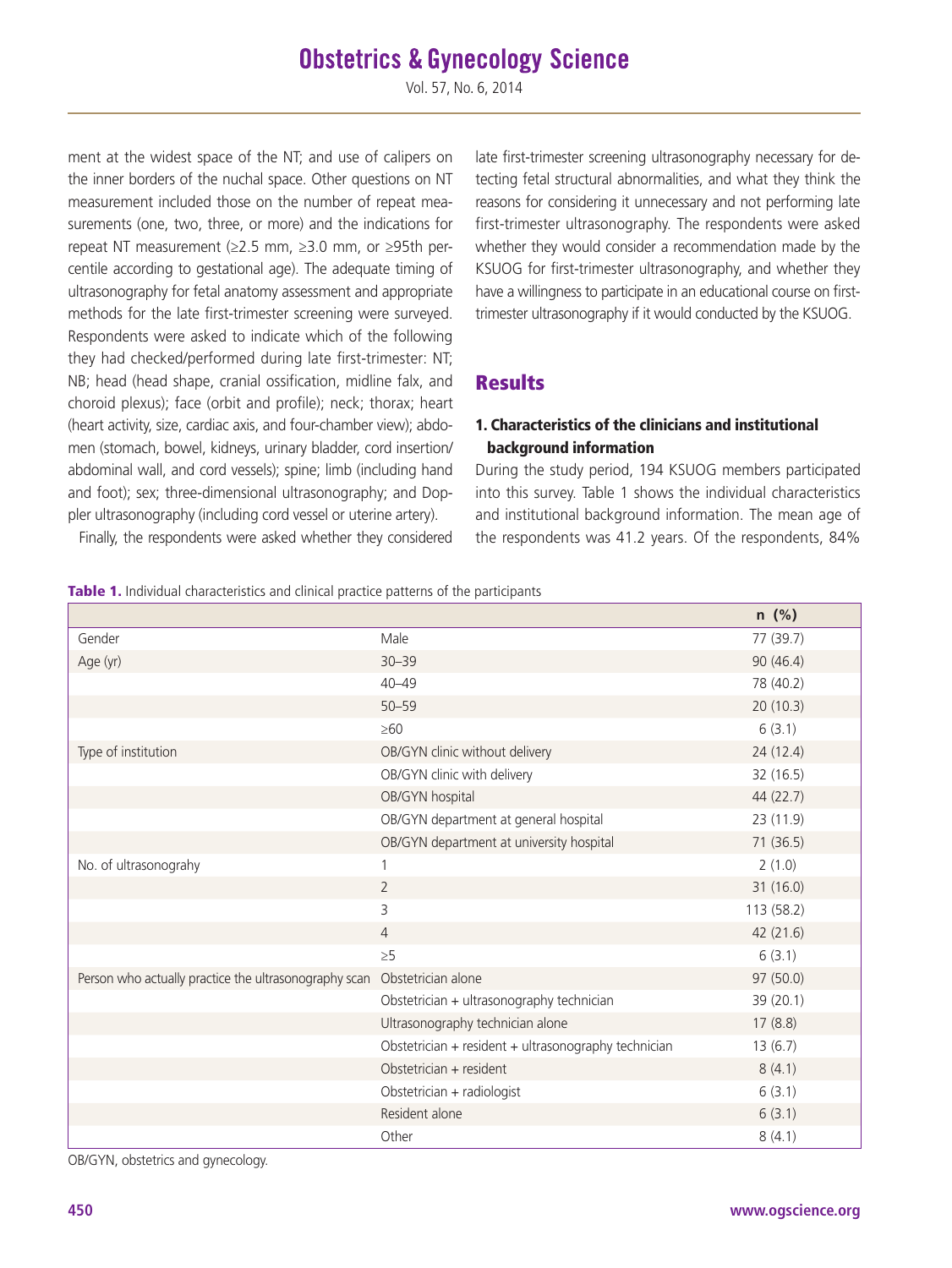Kun Woo Kim, et al. The survey of first-trimester ultrasonography

|                                                  |                                                    | $n$ (%)    |
|--------------------------------------------------|----------------------------------------------------|------------|
| Actual practice pattern                          | Basic test <sup>a)</sup> only                      | 4(2.1)     |
| Age (yr)                                         | Basic test + NT                                    | 28 (14.4)  |
|                                                  | Basic test $+NT + NB$                              | 17(8.8)    |
|                                                  | Basic test + NT + NB + fetal structural assessment | 103(53.1)  |
|                                                  | Basic test $+ NT +$ fetal structural assessment    | 42 (21.6)  |
| Appropriate time for assessment of fetal anatomy | $\geq$ 11+0 weeks gestation                        | 31 (15.9)  |
|                                                  | ≥12+0 weeks gestation                              | 95 (48.9)  |
|                                                  | ≥13+0 weeks gestation                              | 66 (34.0)  |
|                                                  | Other                                              | 2(1.0)     |
| Main approach US tool                            | Mainly abdominal US, if needed vaginal US          | 104 (54.6) |
|                                                  | Abdominal US only                                  | 47 (24.2)  |
|                                                  | Both abdominal US and vaginal US                   | 34 (17.5)  |
|                                                  | Vaginal US only                                    | 9(4.6)     |
| No. of repetition in NT measurement              | 3                                                  | 114 (58.8) |
|                                                  | $\overline{2}$                                     | 62 (31.9)  |
|                                                  |                                                    | 14(7.2)    |
|                                                  | Other                                              | 4(2.1)     |
| Criteria for increased NT                        | $\geq$ 3.0 mm                                      | 101(52.1)  |
|                                                  | ≥95 percentile according to the gestational weeks  | 49 (25.3)  |
|                                                  | $\geq$ 2.5 mm                                      | 41(21.1)   |
|                                                  | Other                                              | 3(1.5)     |

|  |  |  |  | Table 2. Clinical practice patterns of late first-trimester fetal ultrasonography |  |  |  |
|--|--|--|--|-----------------------------------------------------------------------------------|--|--|--|
|--|--|--|--|-----------------------------------------------------------------------------------|--|--|--|

NT, nuchal translucency; NB, nasal bone; US, ultrasonography.

a)Basic test: crown lump length + fetal heart beat + uterus + both ovaries.

(163 of 194) performed delivery in their obstetric practice. During the first-trimester, ultrasonography was most commonly performed three times.

#### 2. Clinical practice pattern of early and late firsttrimester ultrasonography

During early first-trimester, >95% of respondents confirmed that they had examined for all of the following: fetal viability, exact gestational age, size and location of the gestational sac, FHB, number of fetuses, chorionicity and amnionicity in multiple pregnancies, size and shape of the yolk sac, and abnormalities of the uterus and ovaries. However, 173 (89.2%) had used pulsed-wave Doppler or color Doppler imaging to monitor FHB during the early first-trimester, and only 21 (10.8%) had used visual or M-mode ultrasonography. Of the respondents, 39% stated that they had used three-dimensional ultrasonography during the early first-trimester.

Table 2 shows the clinical practice patterns of fetal ultrasonography during the late first-trimester. Of the respondents, normalities in the late first-trimester using ultrasonography. 95 (48.9%) of respondents considered the appropriate time for fetal anatomy assessment to be 12+0 weeks' gestation. More than half of the respondents (n=114, 58.8%) performed NT measurements thrice. One hundred four (54.6%) respondents usually used trans-abdominal scanning as the main approach, sometimes trans-vaginal scanning was performed if it was necessary. A small number of respondents (n=9) performed vaginal ultrasonography alone. Also, for the criteria used to diagnose increased NT; more than half of the respondents used the criterion of NT ≥3.0 mm. Table 3 summarizes the screening procedures performed before NT measurement. Mid-sagittal plane measurement (including echogenic tip, palate, and diencephalon) and measurement from 45 to 84 mm of CRL were considered the most difficult criteria to satisfy. Table 4 shows the fetal structures assessed by the obstetricians during the late first-trimester. The proportion of respondents, who assessed fetal structures besides NT, NB, and the head, was low (48.9%

145 (74.7%) stated that they investigated fetal structural ab-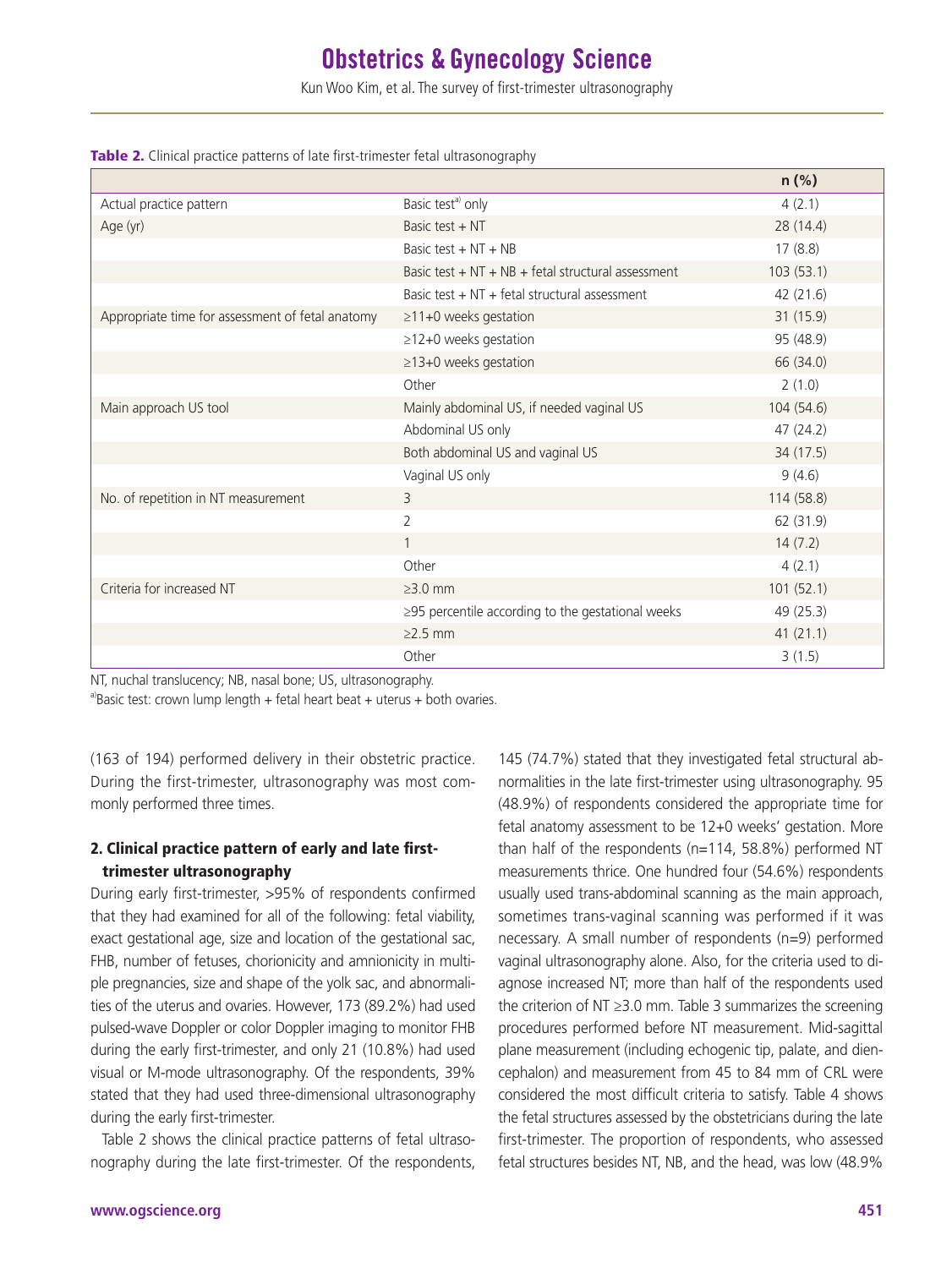Table 3. Screening procedures performed before nuchal translucency examination during the late first trimester

| <b>Check list for nuchal translucency</b><br>measurement                | n (%)      |
|-------------------------------------------------------------------------|------------|
| Measurement between 11+0 and 13+6<br>weeks gestations                   | 184 (94.8) |
| Measurement from 45 to 84 mm of<br>crown-rump length                    | 162 (83.5) |
| The fetus occupying >75% of the image                                   | 178 (91.8) |
| Mid-sagittal plane including echogenic tip,<br>palate, and diencephalon | 154 (79.4) |
| Neutral position of fetus                                               | 189 (97.4) |
| Discrimination of fetal skin and amnion                                 | 190 (97.9) |
| Measurement at the widest space of the<br>nuchal translucency           | 189 (97.4) |
| Place calipers on the inner borders of the<br>nuchal space              | 192 (98.9) |

| Table 4. Fetal anatomical assessments during the late first trimester |  |  |  |  |
|-----------------------------------------------------------------------|--|--|--|--|
|-----------------------------------------------------------------------|--|--|--|--|

| <b>Fetal anatomy</b>                                                                         | $n (\%)$   |
|----------------------------------------------------------------------------------------------|------------|
| Nuchal translucency                                                                          | 194 (100)  |
| Nasal bone                                                                                   | 156 (80.4) |
| Head (head shape, cranial ossification,<br>midline falx, choroid plexus)                     | 162 (83.5) |
| Face (orbit, profile)                                                                        | 100(51.5)  |
| Neck                                                                                         | 115 (59.3) |
| Thorax (pulmonary area, diaphragm)                                                           | 95 (48.9)  |
| Heart (heart activity, size, cardiac axis, four<br>chamber view)                             | 103(53.1)  |
| Abdomen (stomach, bowel, kidney,<br>bladder, cord insertion, abdominal wall,<br>cord vessel) | 113(53.2)  |
| Spine                                                                                        | 132 (68.0) |
| Limb (hands, feet)                                                                           | 134 (69.0) |
| Gender                                                                                       | 45 (23.2)  |
| Three or four-dimensional ultrasonography                                                    | 76 (39.2)  |
| Pulsed wave or color Doppler<br>(cord vessel, uterine artery)                                | 41 (21.1)  |

to 69.0%). In particular, the ultrasonographic practice patterns for eight fetal structure parts (head, face, neck, thorax, heart, abdomen, spine, and limb) differed significantly among respondents (Fig. 1).

#### 3. The perception of respondents concerning firsttrimester screening fetal ultrasonography

Approximately 80% of respondents stated that they considered ultrasonographic examination for fetal structures in the first-trimester necessary; 94 responded "it is necessary and performed", 61 responded "it is necessary but not performed", and 38 responded "it is not necessary" (Fig. 2). The 61 respondents did not perform first-trimester ultrasonography for fetal structures, although they considered it necessary, for the following reasons: no relevant clinical guideline (34%, 21 of 61); low medical fee (24%, 15 of 61); no experience of performing examination during the late first-trimester (18%, 11 of 61); and other reasons (lack of time, no evidence of safety, and redundant US machine). The 38 respondents stated that they considered ultrasonography for fetal structure assessment in the first-trimester unnecessary because reexamination is needed during the second trimester irrespective of examination during the first-trimester (55%, 21 of 38); few anomalies can be detected in the first-trimester (28%, 11 of 38); chorionic villi sampling cannot be performed, and amniocentesis has to be performed for the chromosome study (7%, 3 of 38)

In terms of the usage of the clinical recommendation if it was provided by the KSUOG, 33.5% (65 of 194) of the respondents answered "absolutely yes", whereas more than 60% (122 of 194) answered "depends on the content of the recommendation". Considered together, 187 (96.4%) of the respondents were in favor of a recommendation for firsttrimester ultrasonography. Similarly, in terms of attendance at the KSUOG educational course, 35.6% (69/194) of the respondents confirmed that they would attend the course, 58.2% (113 of 194) stated that they would attend if they could, and 182 respondents clearly indicated their clear reasons for attending such an educational course.

### **Discussion**

This is the first survey on the current clinical practice of firsttrimester ultrasonography in Korea. This survey showed that practice patterns for first-trimester ultrasonography varied considerably among respondents. In the present study, most of the survey responses were provided by the obstetricians who performed the delivery. Approximately 87% of respondents who performed ultrasonography in the first-trimester were obstetricians. During the first-trimester, ultrasonography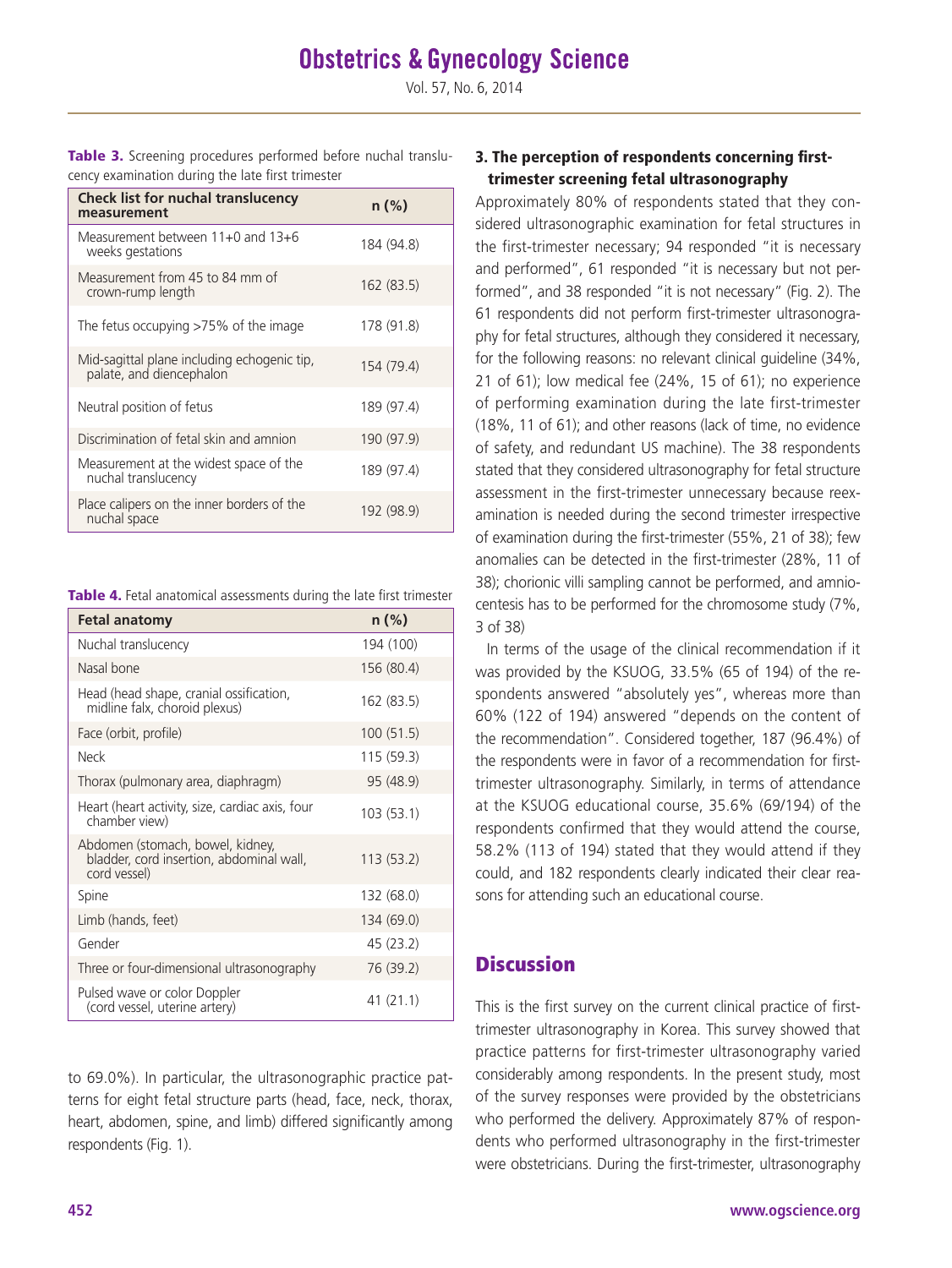Kun Woo Kim, et al. The survey of first-trimester ultrasonography



Fig. 1. Ultrasonographic tracings for eight fetal structural parts during the late first-trimester. The pattern of tracings for the eight parts (head, face, neck, thorax, heart, abdomen, spine, and limbs) differed significantly among respondents. X axis means individual respondents and Y axis means answers for checking the parts; 1 means checking and 0 means not checking.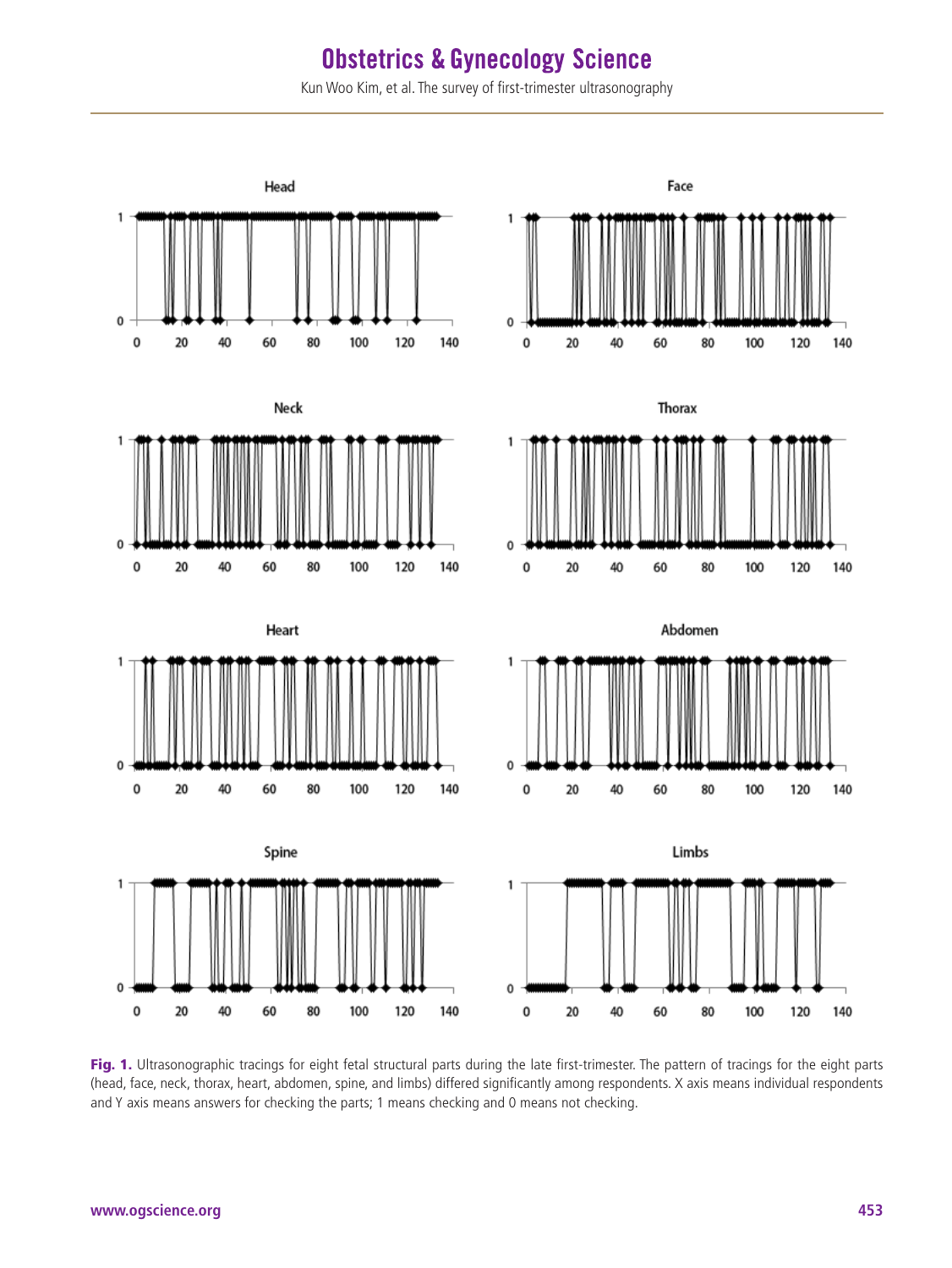Vol. 57, No. 6, 2014



Fig. 2. The need for late first-trimester ultrasonography to detect fetal structural abnormalities; 79.9% considered it necessary.

was most commonly performed three times. In the early firsttrimester (presence of a gestational sac to 10+6 weeks' gestation), most clinicians (95% of respondents) checked all of the items on the checklist during the first-trimester scanning. The majority of respondents had performed first-trimester ultrasonography to determine gestational age, the number of fetuses, chorionicity and amnionicity in multiple pregnancies, and to measure NT.

There have been many concerns about the safety of ultrasonography scan during the first-trimester. The main biologic effect of ultrasonography is thermal effect. Doppler ultrasonography is associated with higher energy output and therefore potential harmful thermal effect [11,12]. According to guidelines of International Society of Ultrasound in Obstetrics and Gynecology, in the first-trimester Doppler ultrasonography examination should only be used, if clinically indicated [10]. However, it was found that almost 90% of respondents used pulsed-wave Doppler or color Doppler imaging to determine FHB in the early first-trimester. In the late first-trimester (11+0 weeks' gestation to 13+6 weeks' gestation), approximately 75% of the respondents stated that they had already checked for fetal structural anomalies during NT measurement. However, the methods used for fetal anomaly screening differed significantly among respondents. There was no unified indication for performing abdominal or transvaginal ultrasonography in the late first-trimester. To ensure accurate NT measurement, many organizations such as the Fetal Medicine Foundation issued strict guidelines [13-15]. The results of this survey showed that approximately 20% seemed not measure NT with the optimal mid-sagittal plane. Fetal NT measurement by ultrasonography in the first-trimester is effective method

for the screening of major chromosomal abnormalities, and structural anomalies. When it is combined with maternal serum pregnancy-associated plasma protein A, and free β -human chorionic gonadotropin, the sensitivity of screening would exceed 80% at a screen positive rate of 5% [16-18]. However, there is no consensus on optimal cutoff value that may allow us to leave out maternal serum screening confirmation before proceeding chromosomal study directly. Recently published studies on fetal outcome in fetuses with increased NT have used different cutoff values of 2.5 mm, 3.0 mm, 95th percentile and 99th percentile [18-21]. In this survey, the criteria used to define increased NT varied, but more than half of the respondents (101, 52.6%) used the criterion of NT ≥3.0 mm to represent an increased NT. Fourteen respondents (7.2%) stated that they had performed an NT measurement only once.

Approximately 80% of respondents considered detailed screening ultrasonographic examination of fetal structures in the first-trimester necessary. If a recommendation for firsttrimester ultrasonography was in place, 95% of respondents stated that they would be willing to use it. In terms of educational courses, 90% of respondents stated that they would willingly participate in an educational program regarding fetal structural ultrasonography for the first-trimester. Therefore, a recommendation for first-trimester ultrasonography that can be applied to the Korean population is required, along with a suitable educational program.

A limitation of this survey is that the majority of participants enrolled in this survey were doctors working in tertiary hospitals. In terms of clinical resources, there might be a large difference between primary clinics and tertiary hospitals. Thus, we need to extend our survey further to include KSUOG members from primary clinics. Practitioners should receive certified training on accurately measuring NT. Many global organizations/programs provide certified training on measuring NT, the most popular being the Fetal Medicine Foundation and Nuchal Translucency Quality Review programs. Both these organizations offer an online course for training and certification. Ideally, all practitioners who perform combined screening program for Down's syndrome in the first-trimester should undergo basic measurement criteria for NT measurement. Otherwise serum screening alone should be suitable for accurate screening [22-24].

This is the first survey to investigate the clinical practice patterns of first-trimester ultrasonography in Korea. Thus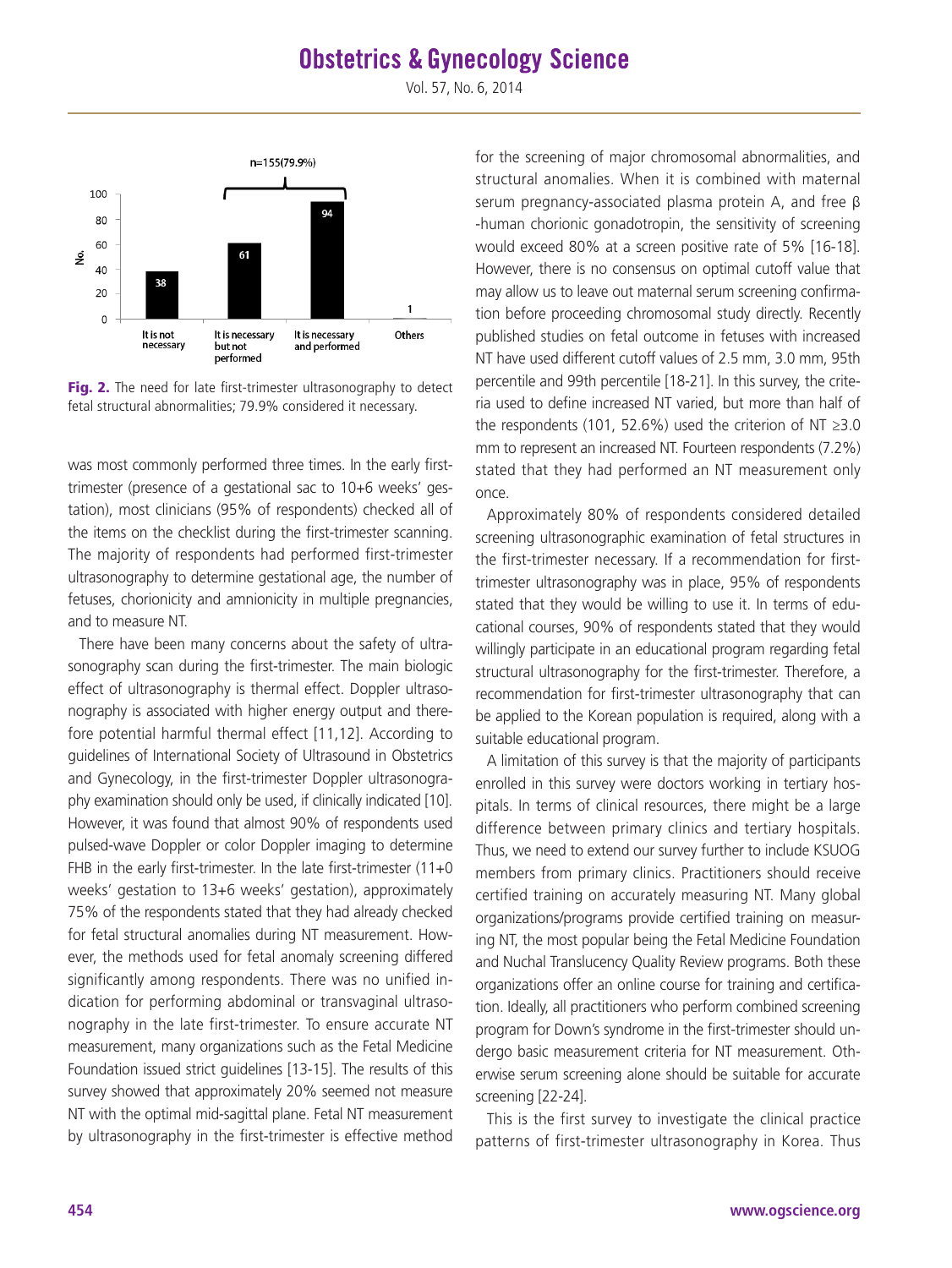Kun Woo Kim, et al. The survey of first-trimester ultrasonography

far, there has been no adequate recommendation for firsttrimester ultrasonography in Korea, and hence this survey is very important. The survey findings highlight the lack of any practical recommendations or educational courses for firsttrimester ultrasonography. Systematic screening procedures are important for detecting structural anomalies during firsttrimester ultrasonography. A predefined recommendation and satisfactory education would help establish a system to perform systematic scanning.

## Conflict of interest

No potential conflict of interest relevant to this article was reported.

## Acknowledgments

We thank the members of KSUOG for their assistance with data collection for this survey.

## References

- 1. McNay MB, Fleming JE. Forty years of obstetric ultrasonography 1957-1997: from A-scope to three dimensions. ultrasonography Med Biol 1999;25:3-56.
- 2. Grant SS. Options for Down syndrome screening: what will women choose? J Midwifery Womens Health 2005;50:211-8.
- 3. Chen M, Lee CP, Lam YH, Tang RY, Chan BC, Wong SF, et al. Comparison of nuchal and detailed morphology ultrasonography examinations in early pregnancy for fetal structural abnormality screening: a randomized controlled trial. ultrasonography Obstet Gynecol 2008;31:136-46.
- 4. Saltvedt S, Almström H, Kublickas M, Valentin L, Grunewald C. Detection of malformations in chromosomally normal fetuses by routine ultrasonography at 12 or 18 weeks of gestation-a randomised controlled trial in 39,572 pregnancies. BJOG 2006;113:664-74.
- 5. Timor-Tritsch IE, Fuchs KM, Monteagudo A, D'alton ME. Performing a fetal anatomy scan at the time of firsttrimester screening. Obstet Gynecol 2009;113:402-7.
- 6. Cedergren M, Selbing A. Detection of fetal structural abnormalities by an 11-14-week ultrasonography dating scan in an unselected Swedish population. Acta Obstet Gynecol Scand 2006;85:912-5.
- 7. Taipale P, Ammala M, Salonen R, Hiilesmaa V. Learning curve in ultrasonographic screening for selected fetal structural anomalies in early pregnancy. Obstet Gynecol 2003;101:273-8.
- 8. Fisher J. First-trimester screening: dealing with the fallout. Prenat Diagn 2011;31:46-9.
- 9. Rossi AC, Prefumo F. Accuracy of ultrasonography at 11-14 weeks of gestation for detection of fetal structural anomalies: a systematic review. Obstet Gynecol 2013;122:1160-7.
- 10. Salomon LJ, Alfirevic Z, Bilardo CM, Chalouhi GE, Ghi T, Kagan KO, et al. ISUOG practice guidelines: performance of first-trimester fetal ultrasonography scan. Ultrasonography Obstet Gynecol 2013;41:102-13.
- 11. Hershkovitz R, Sheiner E, Mazor M. Ultrasonography in obstetrics: a review of safety. Eur J Obstet Gynecol Reprod Biol 2002;101:15-8.
- 12. Salvesen K, Lees C, Abramowicz J, Brezinka C, Ter Haar G, Marsal K, et al. ISUOG statement on the safe use of Doppler in the 11 to 13 +6-week fetal ultrasonography examination. ultrasonography Obstet Gynecol 2011;37:628.
- 13. Snijders RJ, Noble P, Sebire N, Souka A, Nicolaides KH. UK multicentre project on assessment of risk of trisomy 21 by maternal age and fetal nuchal-translucency thickness at 10-14 weeks of gestation. Fetal Medicine Foundation First Trimester Screening Group. Lancet 1998;352:343-6.
- 14. Wapner R, Thom E, Simpson JL, Pergament E, Silver R, Filkins K, et al. First-trimester screening for trisomies 21 and 18. N Engl J Med 2003;349:1405-13.
- 15. Malone FD, Canick JA, Ball RH, Nyberg DA, Comstock CH, Bukowski R, et al. First-trimester or second-trimester screening, or both, for Down's syndrome. N Engl J Med 2005;353:2001-11.
- 16. Nicolaides KH, Azar G, Byrne D, Mansur C, Marks K. Fetal nuchal translucency: ultrasonography screening for chromosomal defects in first trimester of pregnancy. BMJ 1992;304:867-9.
- 17. Wald NJ, Rodeck C, Hackshaw AK, Walters J, Chitty L, Mackinson AM. First and second trimester antenatal